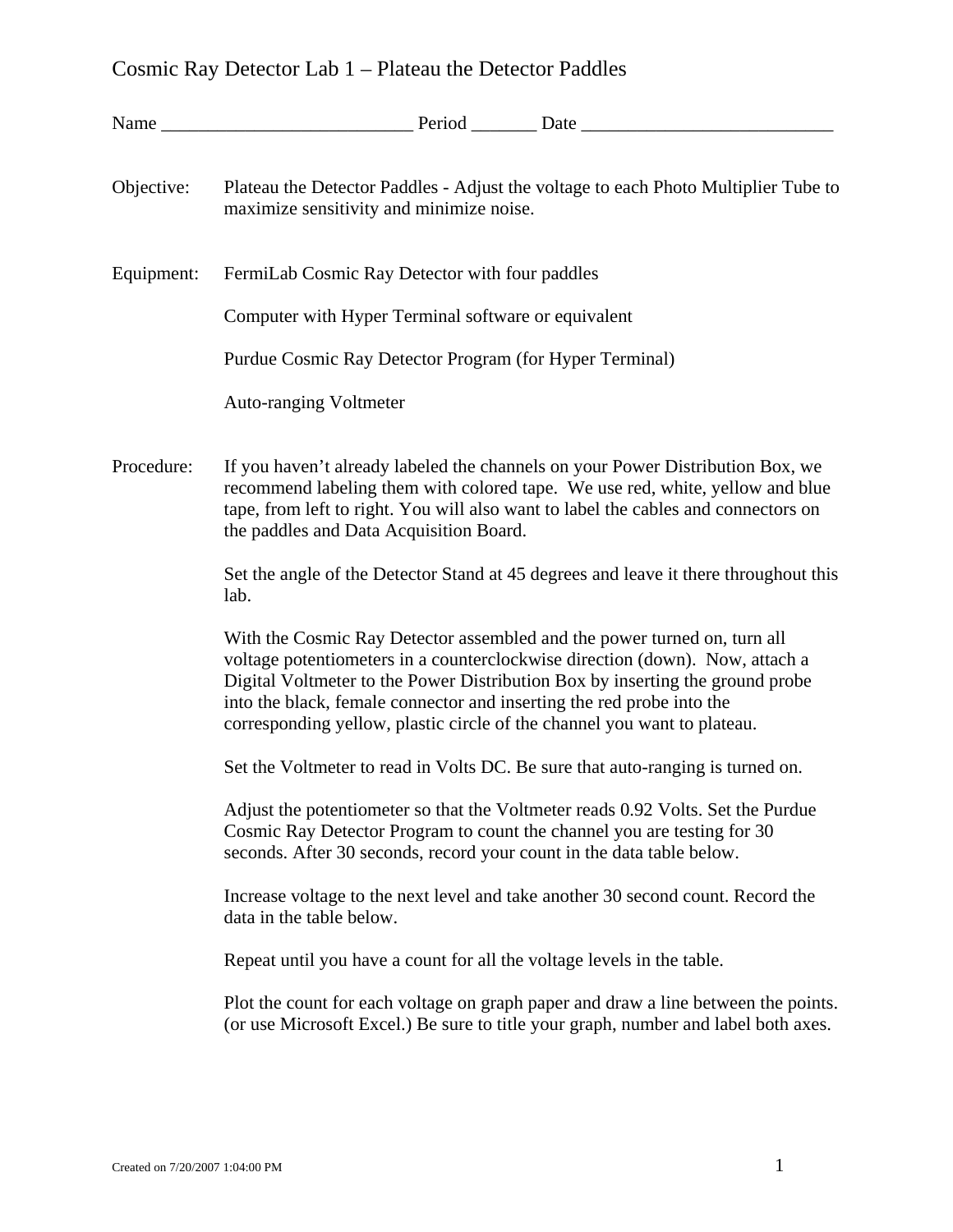## Cosmic Ray Detector Lab 1 – Plateau the Detector Paddles

The data should be an S-curve with an elongated, horizontal plateau. Select the voltage from the middle of the plateau for your paddle that maximizes response and minimizes noise.

Use the voltmeter to set your potentiometer to the voltage that you have selected.

Repeat for each paddle detector.